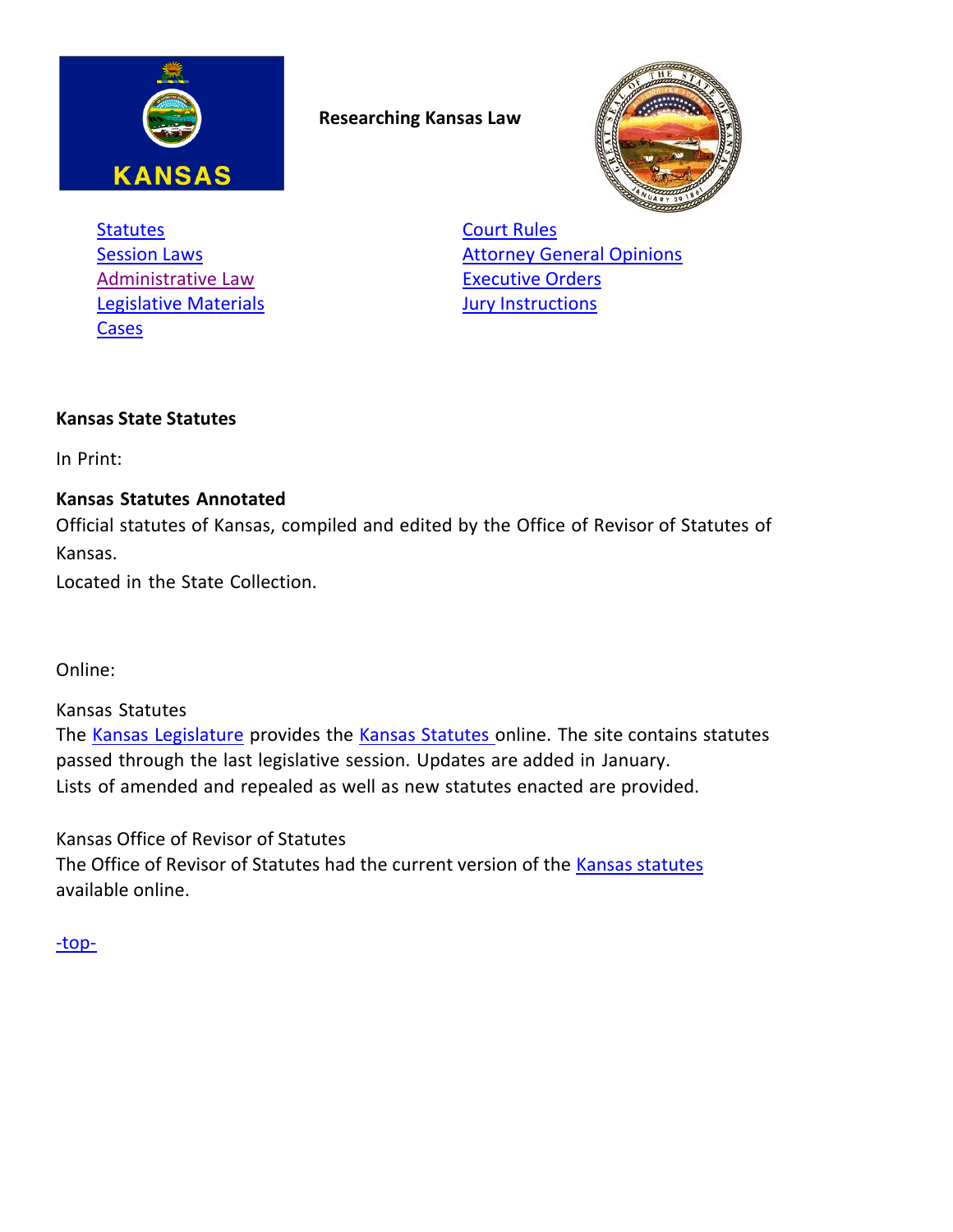#### **Kansas Session Laws**

Online:

State of Kansas Office of the Secretary of State

The last three years of [session laws](https://www.kssos.org/pubs/pubs_session_laws.aspx) are available online from the Kansas Office of the Secretary of State. This includes regular and special sessions of the Kansas legislature.

Kansas [Session](http://www.kansas.gov/government/legislative/sessionlaws/) Laws

An archive of the Kansas session laws are available online from the Kansas Legislature beginning from 1996.

#### <span id="page-1-0"></span>**Kansas Administrative Law**

Online:

Kansas Administrative Regulations The [Kansas regulations](https://www.kssos.org/pubs/pubs_kar.aspx) are available online from the State of Kansas Office of the Secretary of State.

# <span id="page-1-1"></span>**Kansas Legislative Materials**

Online:

## Kansas [Legislature: Bills](http://www.kslegislature.org/li/b2013_14/measures/bills/)

Provides status of a bill as it progresses through the current session. Provides access to full-text of bills beginning in 1997; can search by keyword or by bill number.

## [House](http://www.kansas.gov/government/legislative/journals/) and Senate [Journals](http://www.kansas.gov/government/legislative/journals/)

Coverage beginning from 1997. Users can search by keyword, month, day and chamber.

## <span id="page-1-2"></span>**Kansas Cases**

In print:

Kansas Digest 2d: Covering Cases from State and Federal Courts. Kansas State Collection.

West's Pacific Digest and West's Pacific Digest 2nd contains Kansas cases. State Digests collection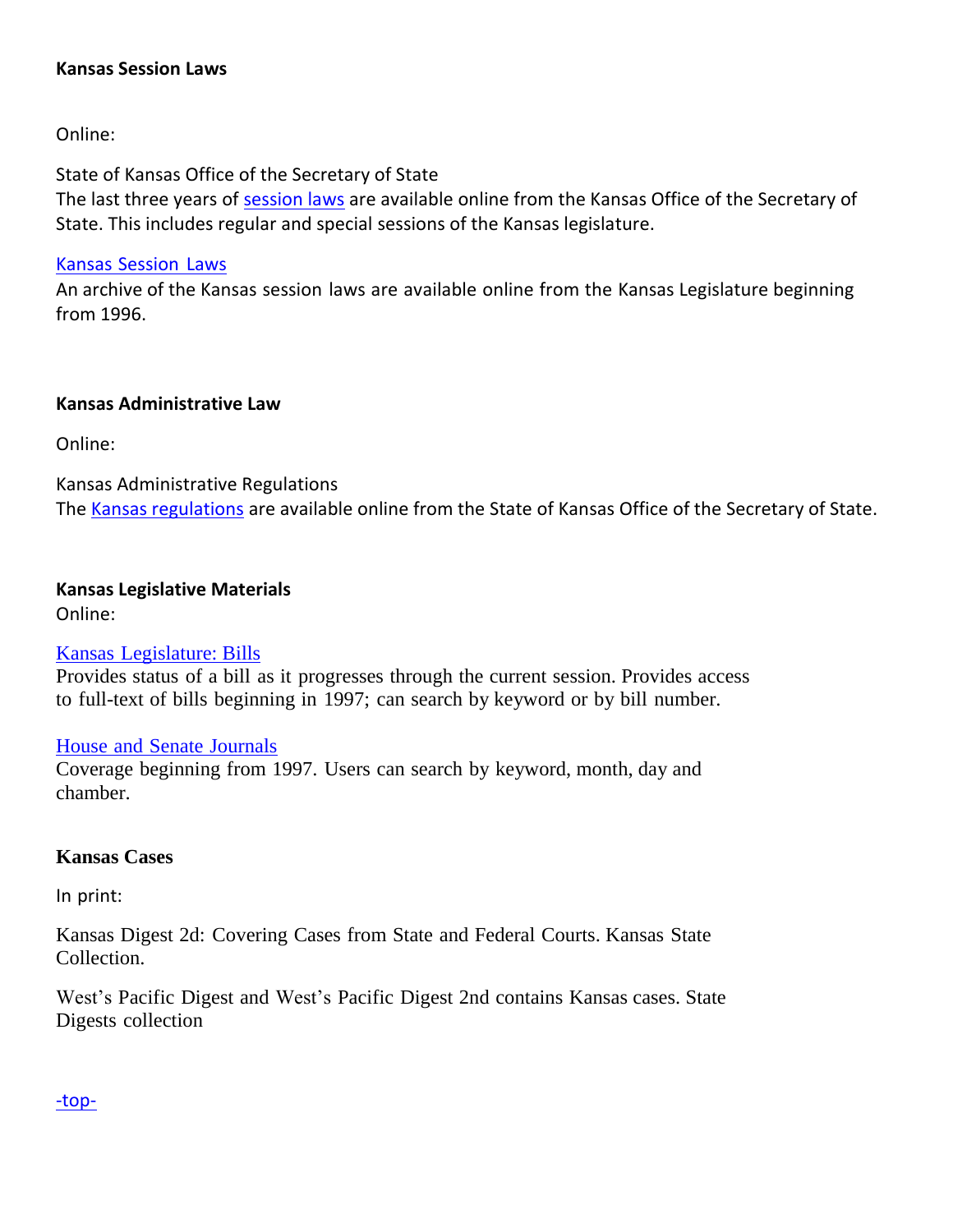Online:

Kansas Supreme Court and Kansas Court of Appeals Opinions are available [online](http://www.kscourts.org/Cases-and-Opinions/opinions/) beginning from October 25, 1996 on the Kansas Judicial Branch website.

#### <span id="page-2-0"></span>**Kansas Court Rules**

In print:

Kansas Court Rules for Judicial Districts (local); 2006 to present KFK529.A194

Kansas Court Rules and Procedure: State; 2003 to present KFK529.A19

Kansas Court Rules and Procedure: Federal; 2003 to present KF8821.K2 A19

Rules of Practice and Procedure for District and Bankruptcy Court United States. District Court (District of Kansas); 1995 to present KF8821.K2 A32

Reports of Rules Adopted by the Supreme Court of the State of Kansas Kansas. Supreme Court. KFK529.A197

Rules of Court for the Tenth Judicial District of Kansas; 1992 to present Kansas. District Court (10th Judicial District) KFK529.A19

Kansas Court Rules and Procedure: State and Federal; to present KFK529.A19

Local Rules of the United States Bankruptcy Court for the District of Kansas United States. Bankruptcy Court (Kansas); to present KF1527.A4 K36

Online:

<span id="page-2-1"></span>[Kansas Court Rules](http://www.kscourts.org/rules/default.asp) are available online from the Kansas Judicial Branch website.

## **Kansas Attorney General Opinions**

In print:

Opinions of the Attorney General Kansas. Office of the Attorney General. To present. KFK440.5 .A55